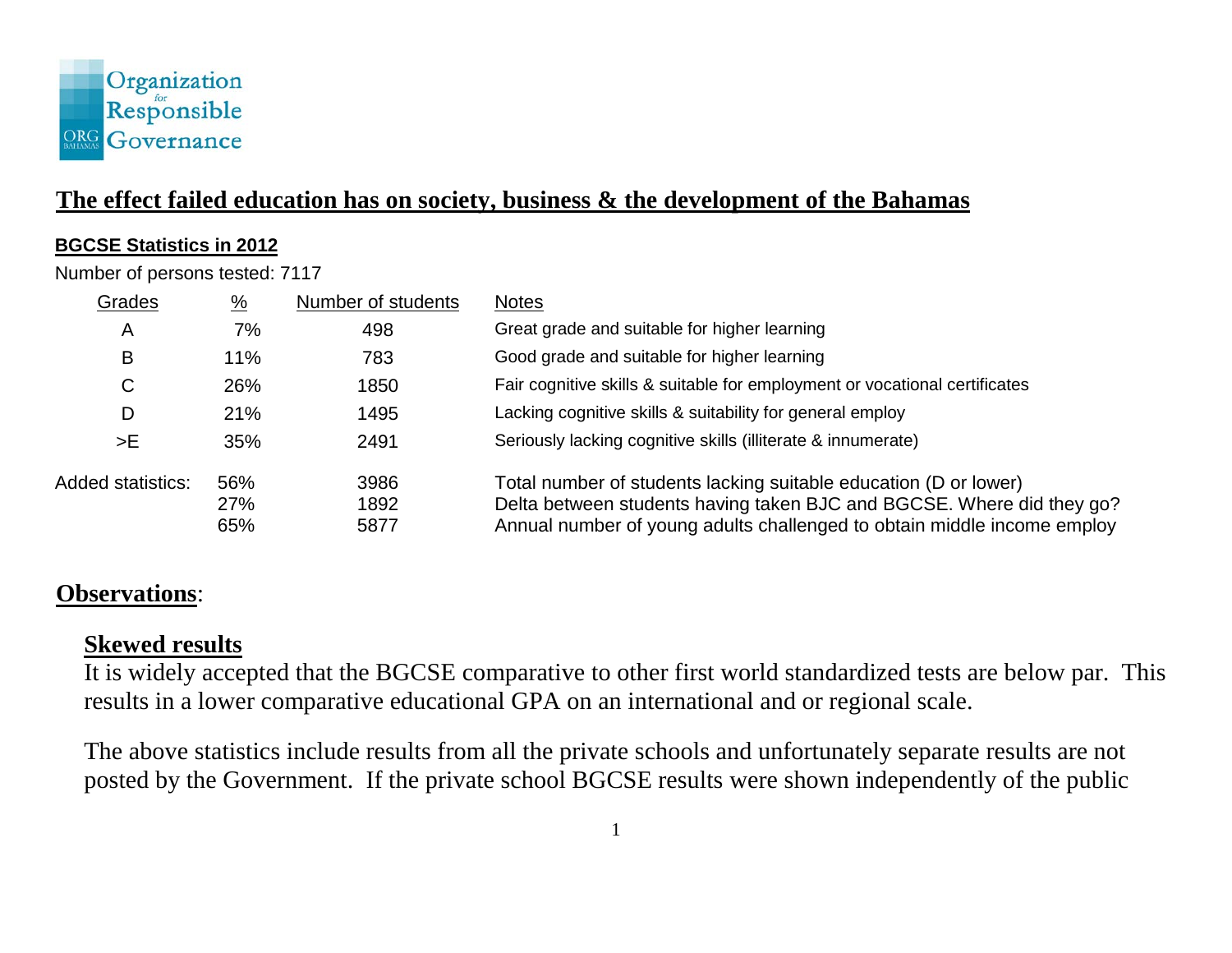

schools it would paint a more realistic picture of the educational challenges within the public schools. There are about 10,000 students enrolled in private schools as opposed to some 55,000 students in public schools, therefor 82% of the populous attends public schools.

#### **The knock on effect to the economy**

The data above would indicate that around 70% of persons reaching the age of 18 years of age will be challenged to attain college diplomas, certificates in higher learning and/or any executive or senior management position in the job market. This likely precludes this group from middle to high income employment earning potential and leaves them with middle to low income opportunities and/or unfortunately, higher earning criminal activities. This significant educational imbalance has created an education gap that has led to a wealth gap that is not healthy in any society.

Since the larger percentage of the available work force is only semi-literate and numerate, employers are faced with the problem of not being able to provide any upward mobility to their employees. This phenomenon seriously hinders the normal socioeconomic growth and development of the nation, limits businesses growth and results in limited national gross domestic product (GDP) outputs. Businesses are challenged to try and train the very people the education system has failed to educate properly during their 12 years in the school system. Ostensibly, this educational phenomenon has produced an undereducated work force that has hurt, and continues to hurt, GDP growth. This educational dilemma is one of the more significant contributing factors to the socioeconomic hardships (crime and unemployment) now being felt.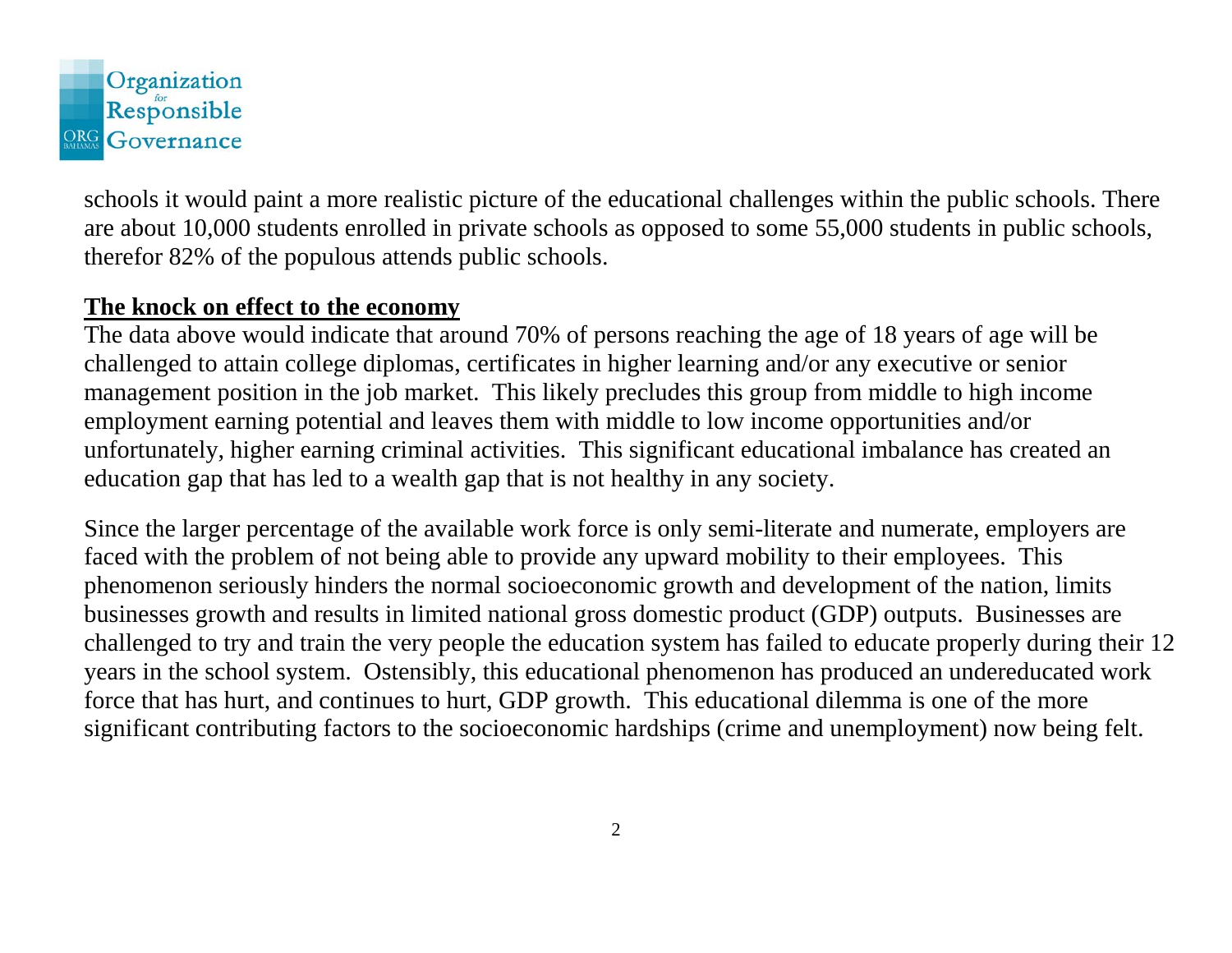

In successful economies, the undereducated minority are absorbed in productive manual labor or physically demanding jobs like farming, fishing, construction, manufacturing, mining and the like. Unfortunately Bahamian GDP is further hampered by two other conditions. The first being that the Bahamas has limited natural resources throughout the archipelago, thereby limiting industries like farming, manufacturing and mining. Second, a culture exists within many Bahamians of not wishing to work in certain manual labor positions or in physically demanding careers, and thus, industries like construction and farming are challenged to find Bahamians that will consistently show up to work and who are productive at a globally competitive level.

The lack of raw materials and productive farming has caused the economic focus to be on the nation's two biggest industries, tourism and banking. These sectors have guided the country into a primarily service sector driven economy for decades. Significant focus must be aimed at encouraging new industries and changing the cultural dislike of physical labor that, if addressed, will drive a more diverse economy.

This lack of an educated Bahamian work force and the cultural intolerance to physical labor has lead Bahamian and foreign employers to look to a supply of Caribbean, European and South, Central and North American workers that are better educated, skilled and willing to work in physically demanding careers. The educational divide will continue to cause socioeconomic problems for the Bahamas until its importance and interconnectivity into the greater economy is understood and addressed on a macro level. With such a large percentage of the populous falling into the undereducated category for the last 30 years, it is not surprising that the socioeconomic condition is deteriorating. Crime and unemployment are not core problems but rather symptoms of core problems that have not been adequately addressed for decades.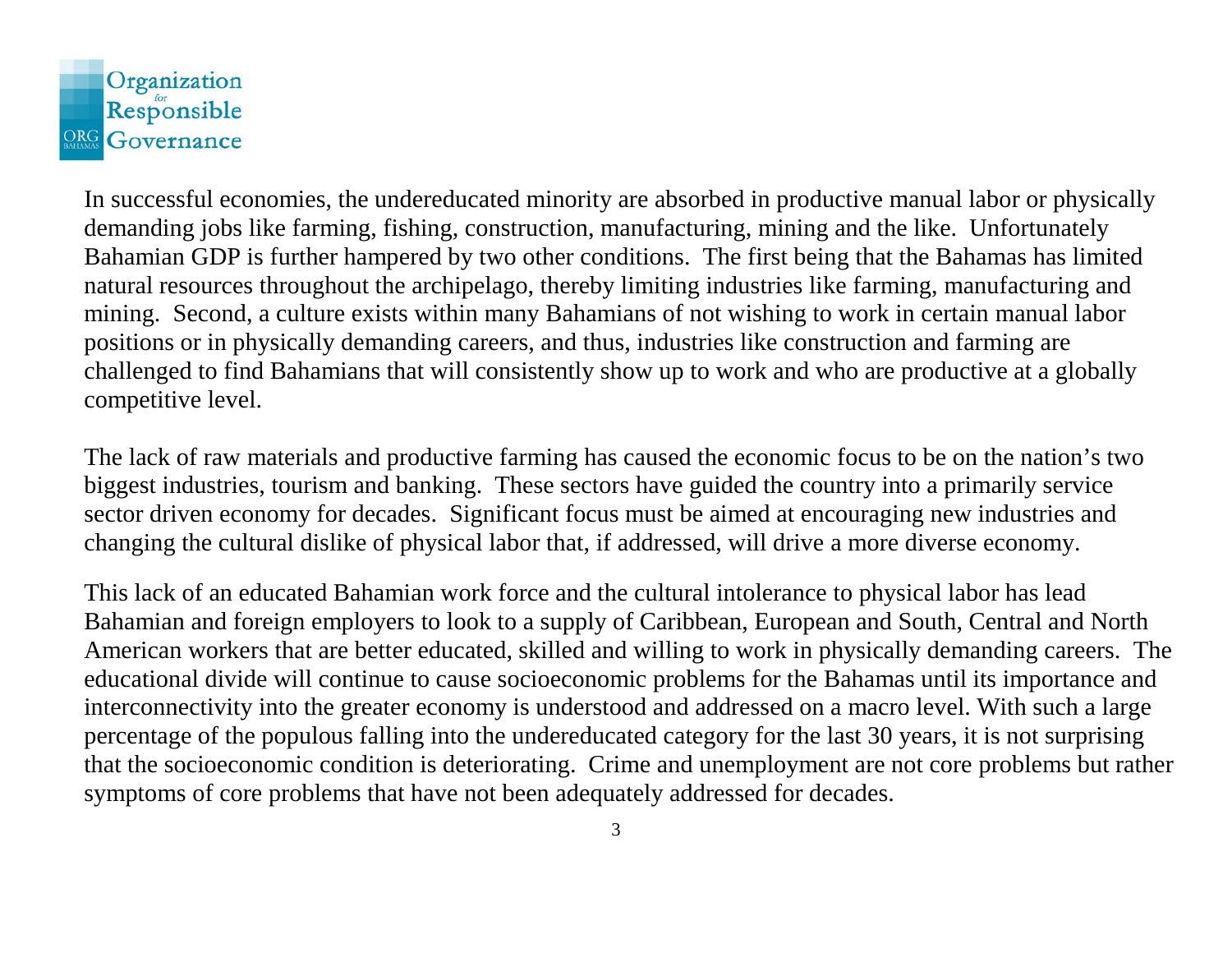

Adding to the Bahamian educational dilemma is the "brain drain". When limited growth and opportunity are available to the educated, another social phenomenon comes into play, and this is the "brain drain". The brain drain further exasperates the countries socioeconomic problems as those with the ability to improve the development of the country seek employment in countries that provide greater opportunity and a better safer lifestyle. The brain drain makes it that much harder for economic growth and recovery as many of the top 18% of students with A's and B's that sought higher education do not return to the Bahamas. The 18% A & B grade is already too low to sustain strong economic growth and so by losing any portion of these skilled Bahamians to other countries, the Bahamian economy continues to suffer and debt to GDP climbs.



SOURCE: WWW.TRADINGECONOMICS.COM | THE CENTRAL BANK OF THE BAHAMAS

Data source: <http://www.tradingeconomics.com/bahamas/government-debt-to-gdp>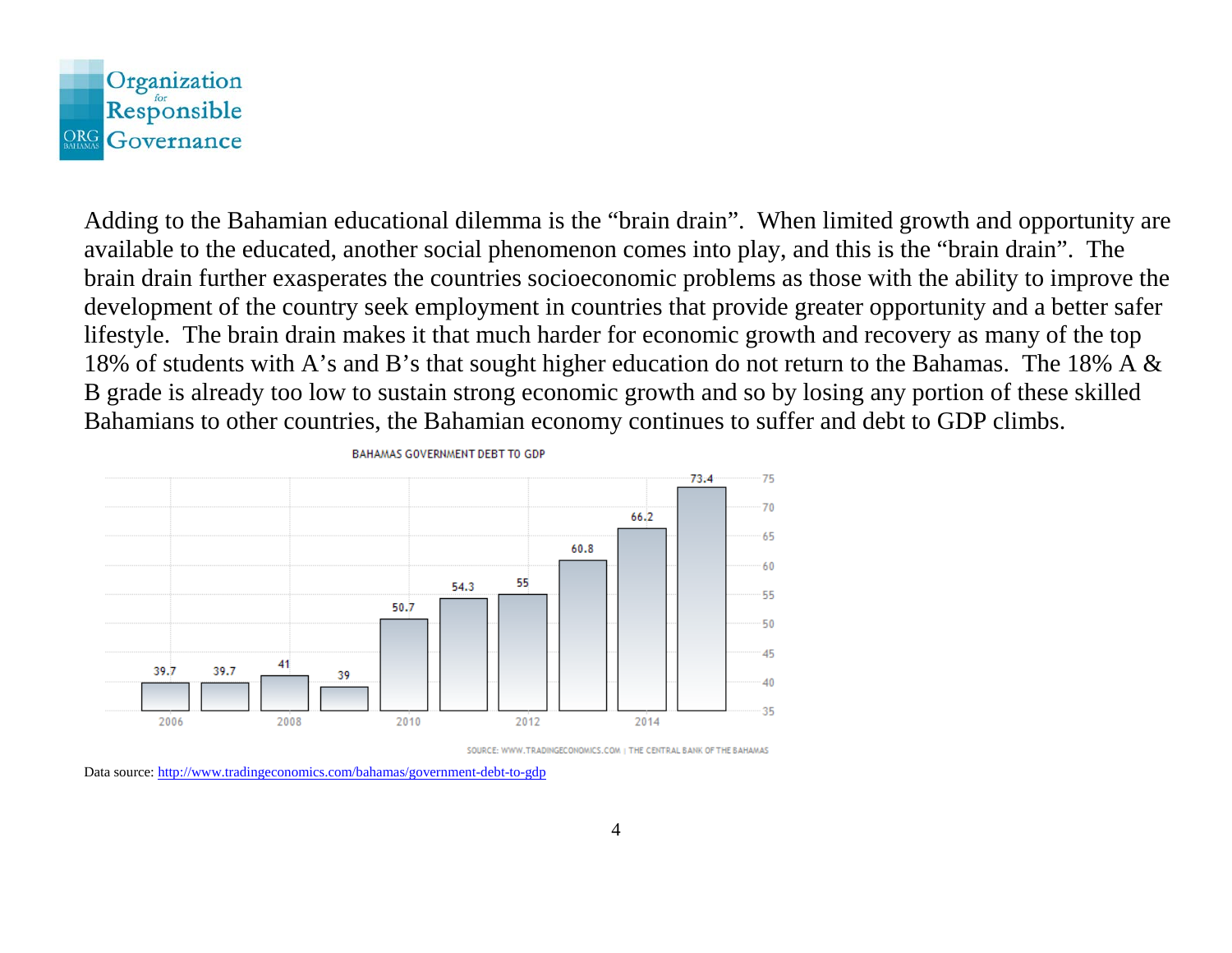

## **Good governance is essential**

As GDP growth is explicitly linked to aggregate supply (productive capacity), and the Bahamas has a limited number of tools in its tool box to influence socioeconomic growth, it must be intensely cognoscente of its macro drivers of GDP growth. Good governance is essential over the long haul and the failure to provide it will result in the continued systemic eroding of the countries national security and stability.

Unfortunately many of the policies maintained by successive governments over the last half century have further exasperated the core problems the nation faces. Core government issues like education, accountability, transparency, even enforcement of the rule of law, efficiency, private sector collaboration etc. are critical to responsible and good governance. The diagram below outlines the pillars of good governance and any failure of these fundamental drivers' results in continued national underperformance.

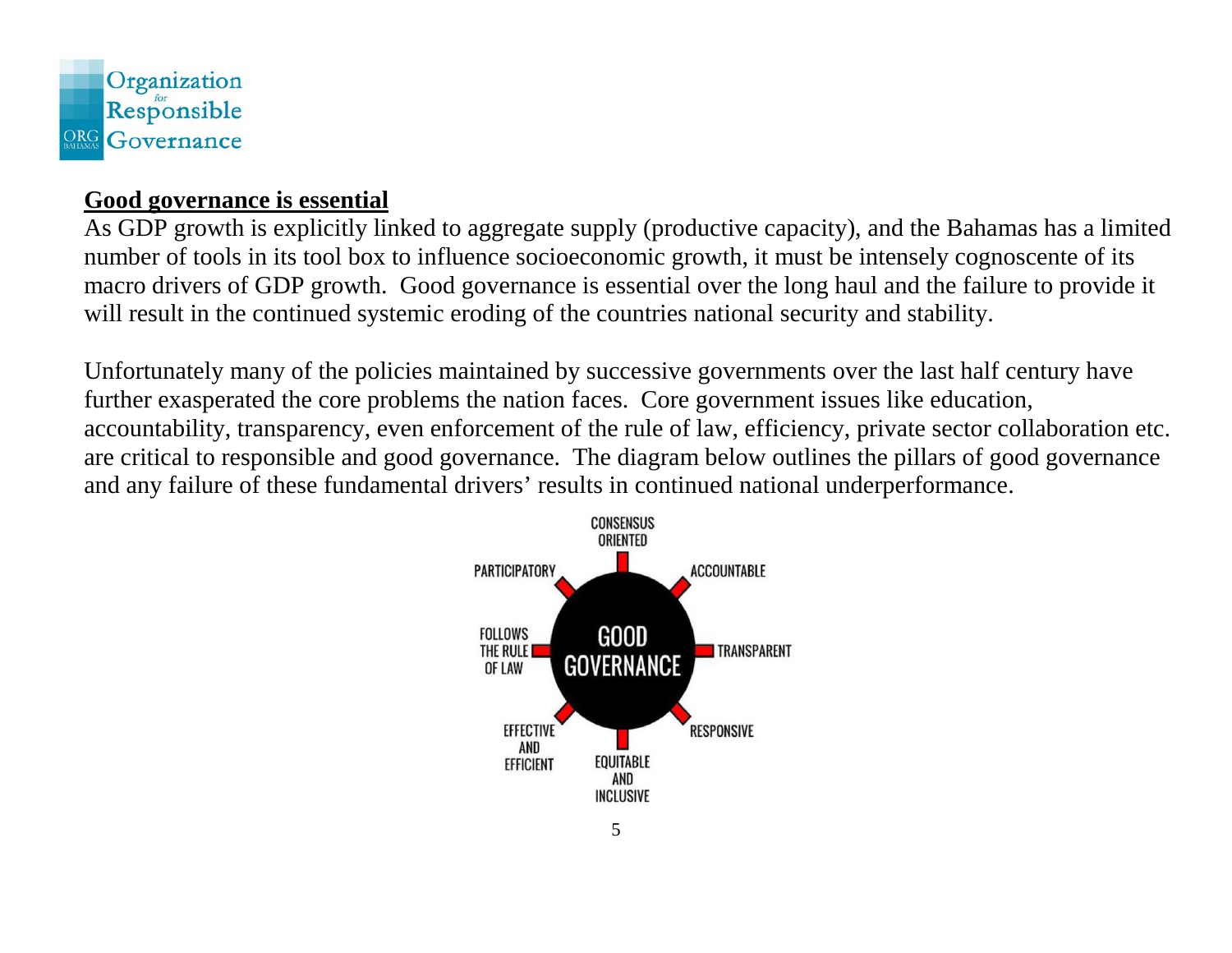

As an example, and given the aforesaid issues, the Government's work permit policies cause further burden to GDP growth. The cost of work permits, the burden of obtaining them and the restrictive issuance of them hinders and discourages businesses from expanding thus reducing GDP growth, increasing the cost of doing business and negatively impacting the ease of doing business. While the work permit policy may be good for politics, given the current high unemployment levels, it negatively impacts Bahamian GDP growth. Simply put, the Bahamas must adopt an immigration policy that provides a concurrent plan; one, to allow businesses to bring in educated lower, middle and upper management that then provides businesses the ability to grow and hire more undereducated Bahamians and, two, to provide the incentives and initiatives noted below that will improve the education level at all levels over the short, medium and long term.

The Government should be vigorously pursuing a number of educational plans that provide the following:

- 1. Significant tax and work permit fee discounts to employers who provide industry recognized certification programs and applicable higher learning opportunities to their Bahamian staff.
- 2. Apprenticeship programs instituted into the high school curriculum for grades 10 through 12. This program must be a public-private partnership (PPP) that is industry driven to assure the greatest success.
- 3. Accountability at every level of the educational system. The MOE, principals and faculty must be accountable to deliver better results. Teacher testing and evaluations are critical with mandatory training for those teachers that do not meet a passing grade. Merit based pay for teachers and principals.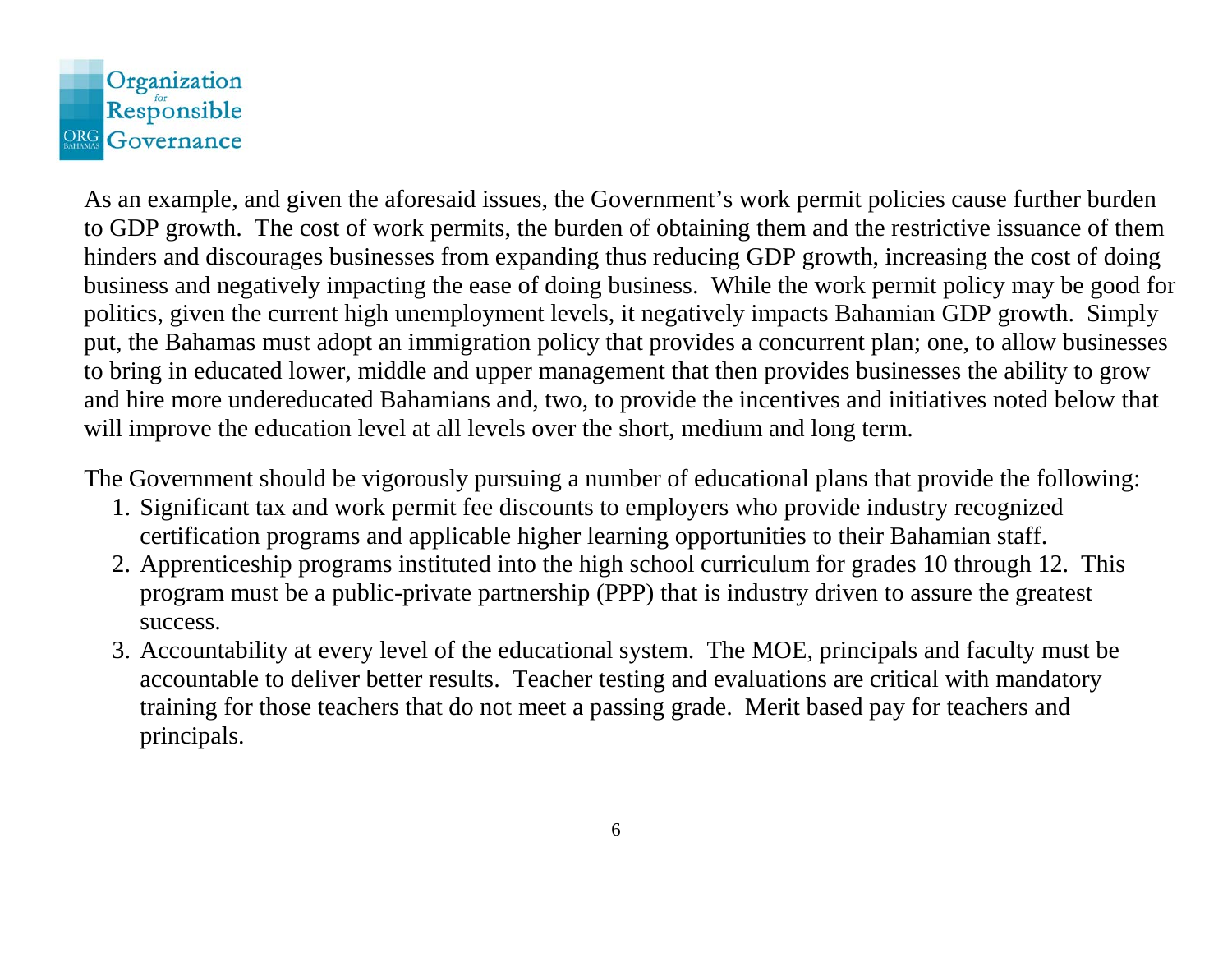

- 4. Implement mandatory "Character and Virtue Development" programs in all grade levels. Essential character and virtue life skills are not being taught to children due to the break down in parenting and the family structure.
- 5. Remove work permit fees for all teachers or certified instructors who are hired by schools, colleges, associations or businesses to teach students or train staff.

The Bahamas must focus on economic development by creating a socioeconomic vision for the country that starts with education high on the agenda. The policies of the past are no longer applicable to the global environment the Bahamas now finds itself in.

## **The risk of doing nothing**

**Security**: National security is at risk as we see direct correlations between the failing educational system and increases in criminal activity and violent crimes. The under educated will fall victim to illegal activity if they have no hope or ability to become productive members of our society. People with no hope, in many cases, turn to crime for temporary or permanent relief. If the educational system is not fixed, increases in crime and unemployment will continue, and the Bahamas will be hard pressed to maintain stability and security.

**Productivity:** When consideration is given to the lack of basic educational and cognitive skills being attained by the majority, then it is a fait accompli that poor work ethics and practices evolve. This leads to lower productivity, competiveness and GDP growth.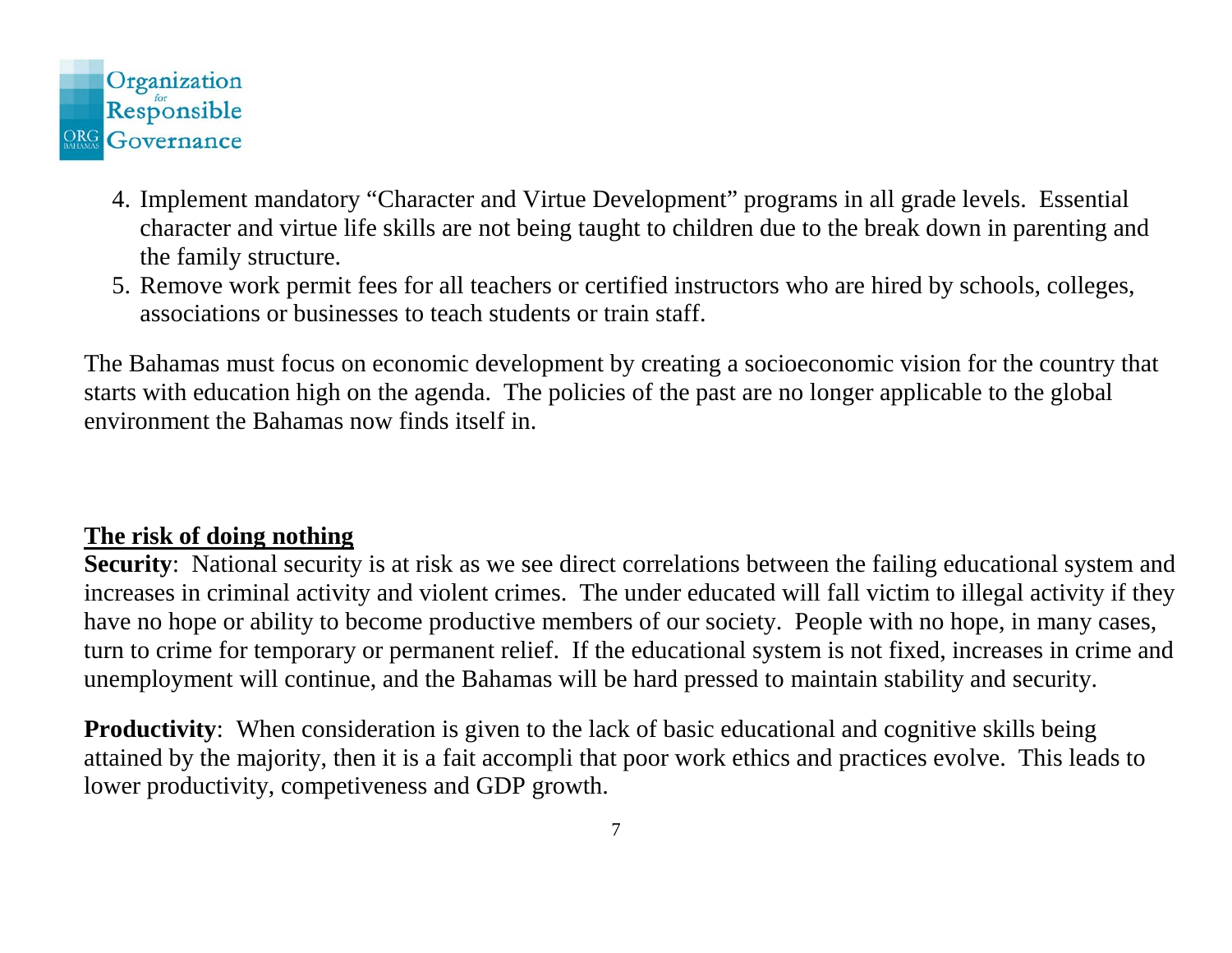



**BAHAMAS GDP ANNUAL GROWTH RATE** 

#### Data source[: http://www.tradingeconomics.com/bahamas/gdp-growth-annual](http://www.tradingeconomics.com/bahamas/gdp-growth-annual)

**Competitiveness**: The Bahamas is surrounded by a number of countries that may not have our proximity to the USA but they do have raw materials for manufacturing, good soil and water for farming, a cheaper labor force, a more educated labor force, and they are focused on improving their economies. Cuba, The Dominican Republic, Jamaica, Dominica and Trinidad are examples of governments seeking change. If we fail to educate our people we will become a less competitive and less desirable a country to do business with. Trinidad and the Dominican Republic have both signed up to the mandates of the Open Government Partnership (OGP) and are leading the charge to modern governance in the region. The Bahamas has rested on its laurels of proximity to the USA for far too long, and it's clear that many other Caribbean countries are now aggressively becoming far more competitive and progressive in the way they drive their socioeconomic growth.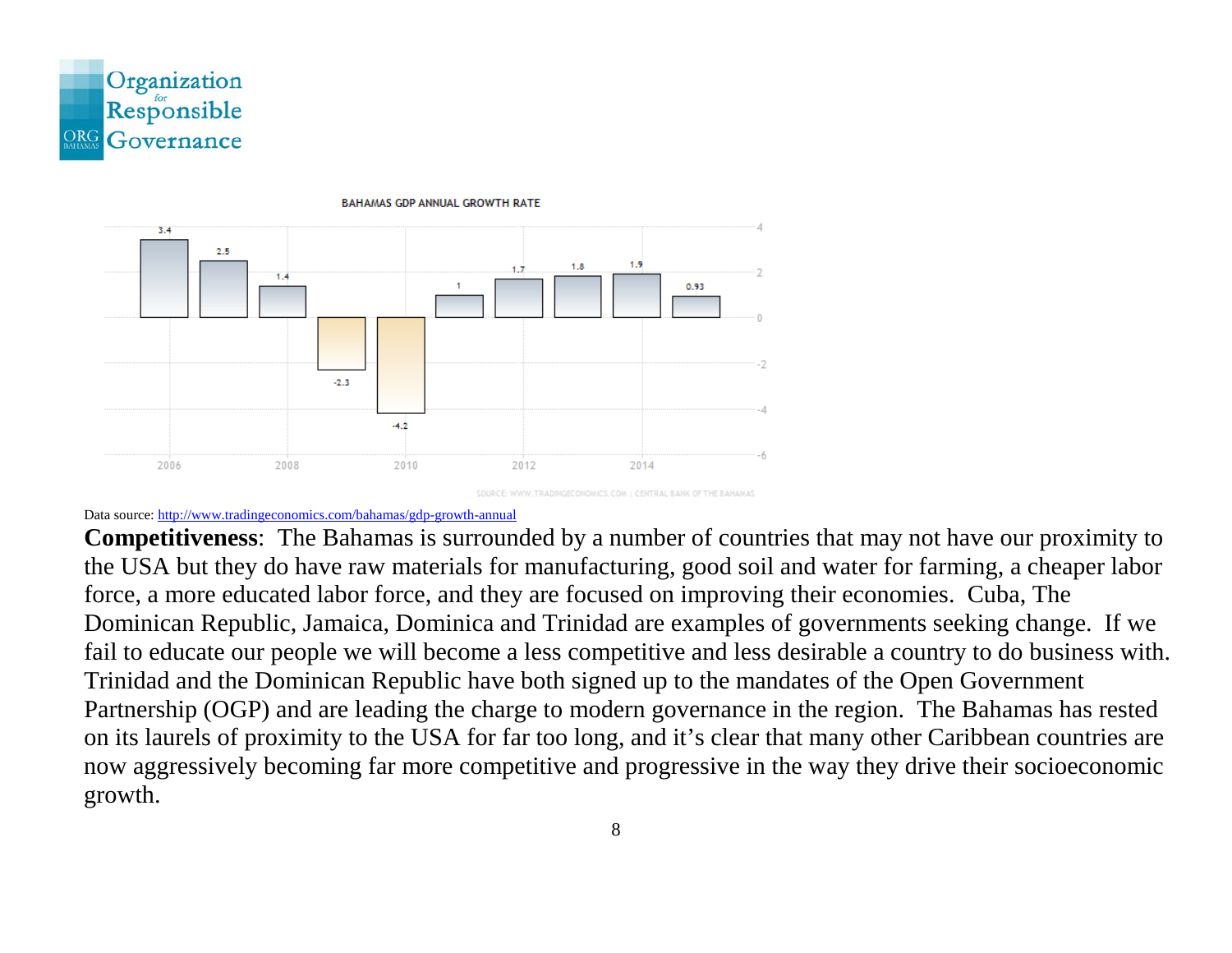

**Poor Governance:** As the populous becomes less educated and cognoscente, so then does the level of candidate available for election within government. This leads to a significant risk of persons seeking nomination and election to government as a means of employ instead of serving ones country. The needs of the nation are put behind the needs of the political party and or the elected. Nepotism, cronyism and corruption then ensue. An educated society is essential to the process of selecting and providing good governance within any successful nation, and so it must be made abundantly clear to all citizens that the nation's BGCSE grade point average is a clear indication of any governments desire to move the nation forward. If any political party is not seriously examining, analyzing and determining tangible and actionable ways to seriously improve the education system (not maintain the status quo D or D- BGCSE GPA) over the short, medium and long term then they have no place in todays governance. Opportunity and success will not avail themselves to an ignorant and or undereducated Bahamian people.

#### **Call to action**

To date, two Caribbean countries have signed up to Open Government Partnership (OGP). Both Dominican Republic and Trinidad & Tobago have shown a commitment to open and accountable governance. Within our region Panama, Costa Rica, Mexico, Columbia, Guatemala and Honduras are also signed up to the OGP mandates of modern, open and accountable governance. The Bahamas must decide whether it wish to lead follow or be left behind.

It is critical that the Bahamas accept its shortcomings and begins to discuss and act on ways to encourage new era of leadership focused on open and accountable governance. Based on a number of socioeconomic